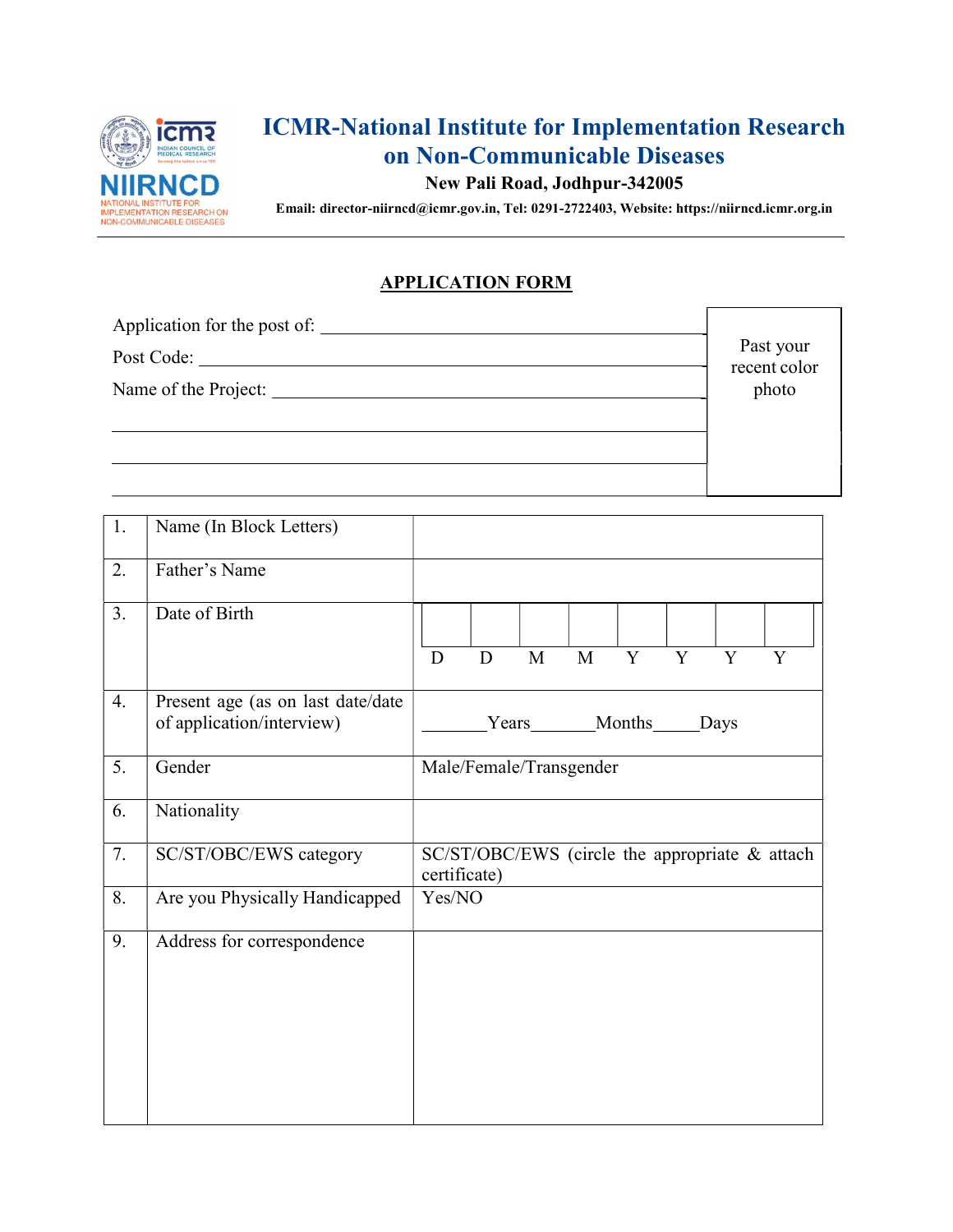| 10. | Mobile/Phone No.                                                             |  |
|-----|------------------------------------------------------------------------------|--|
|     | 11. E-Mail ID (essential for all Scientific/officers and technical<br>posts) |  |

## 12. Educational Qualifications:-

| Sr.<br>No. | Exam Passed                       | Board/University/In<br>stitution                                                           | Year of<br>Passing | Marks<br>Obtained<br>in $\%$ | Major Subjects |
|------------|-----------------------------------|--------------------------------------------------------------------------------------------|--------------------|------------------------------|----------------|
| 1.         | $10^{\text{th}}$                  |                                                                                            |                    |                              |                |
| 2.         | $12^{\text{th}}$                  |                                                                                            |                    |                              |                |
| 3.         | Graduation                        |                                                                                            |                    |                              |                |
| 4.         | Post<br>Graduation                |                                                                                            |                    |                              |                |
| 5.         | Other<br>qualification, if<br>any |                                                                                            |                    |                              |                |
| 6.         | nurse only)                       | Registration No. in Medical Council of<br>India/State (In case of medical candidates/staff |                    |                              |                |

# 13. \*Experience: -

| Sr. | Name of     | Designati | Pay      | From | Till |          | Duration in   Nature of work |
|-----|-------------|-----------|----------|------|------|----------|------------------------------|
| No. | Institution | on held   | Scale/Sa | Date | Date | Years,   | performed                    |
|     |             |           | lary     |      |      | Months & |                              |
|     |             |           | Drawn    |      |      | Days     |                              |
| 1.  |             |           |          |      |      |          |                              |
|     |             |           |          |      |      |          |                              |
|     |             |           |          |      |      |          |                              |
|     |             |           |          |      |      |          |                              |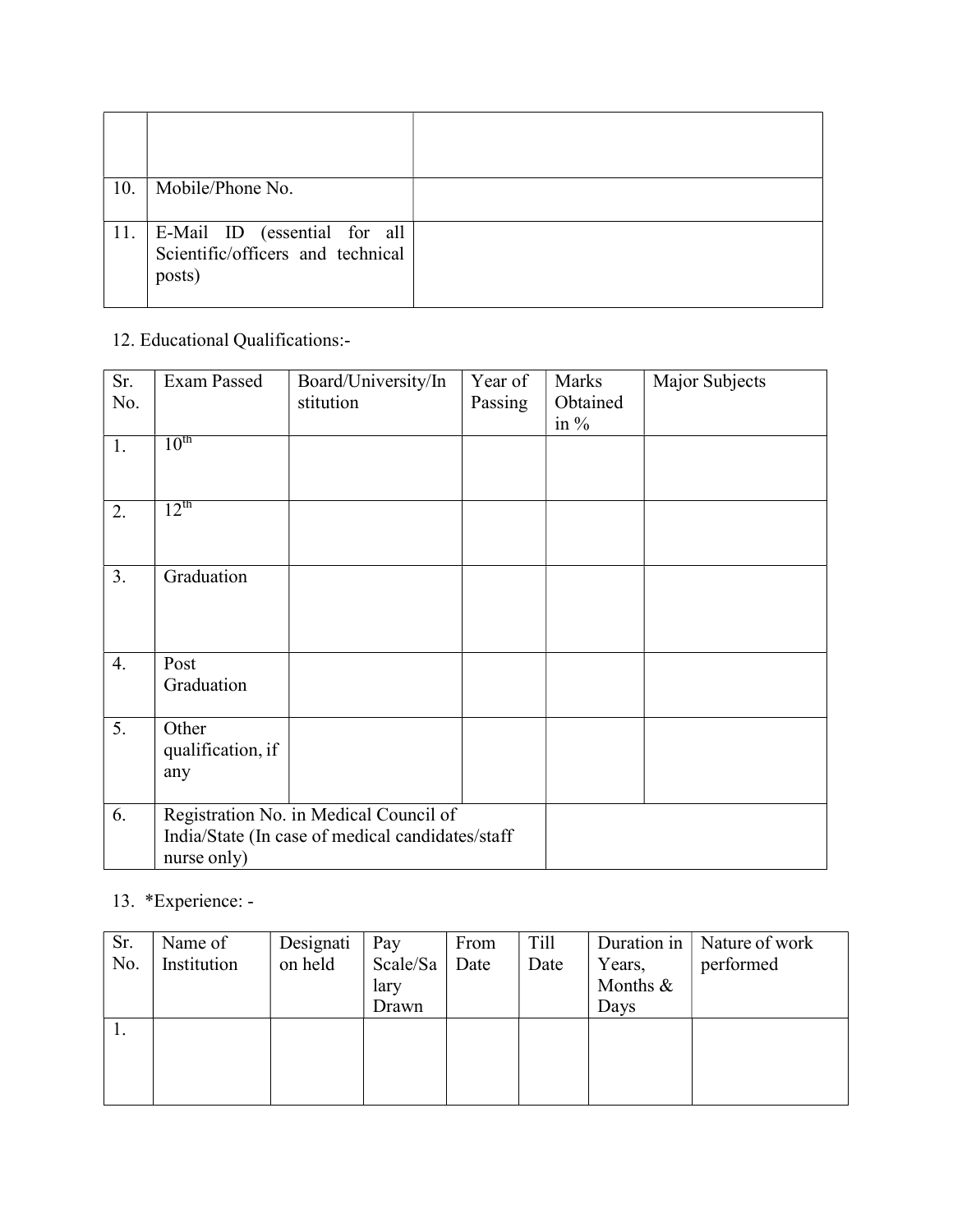| $\overline{2}$ . |  |  |  |  |
|------------------|--|--|--|--|
|                  |  |  |  |  |
| $\overline{3}$ . |  |  |  |  |
|                  |  |  |  |  |

### \*Attach self-attested testimonials in support of your claim.

14. Knowledge of computer applications, if any, please attach certificate/diploma/degree:

<u> 1989 - Johann Barn, mars and de Brasilian (b. 1989)</u>

<u> 1989 - Johann Stoff, amerikansk politiker (d. 1989)</u> <u> 1990 - Jan James James Barnett, fransk politik (d. 1980)</u>

15. Typing speed on Computers (Key depressions per hour-KDPH)

16. Name and address of two referees well known with the applicant's work:

| Name | Occupation or Position | Address with telephone No. & e-mail |
|------|------------------------|-------------------------------------|
|      |                        |                                     |
|      |                        |                                     |
|      |                        |                                     |
|      |                        |                                     |
|      |                        |                                     |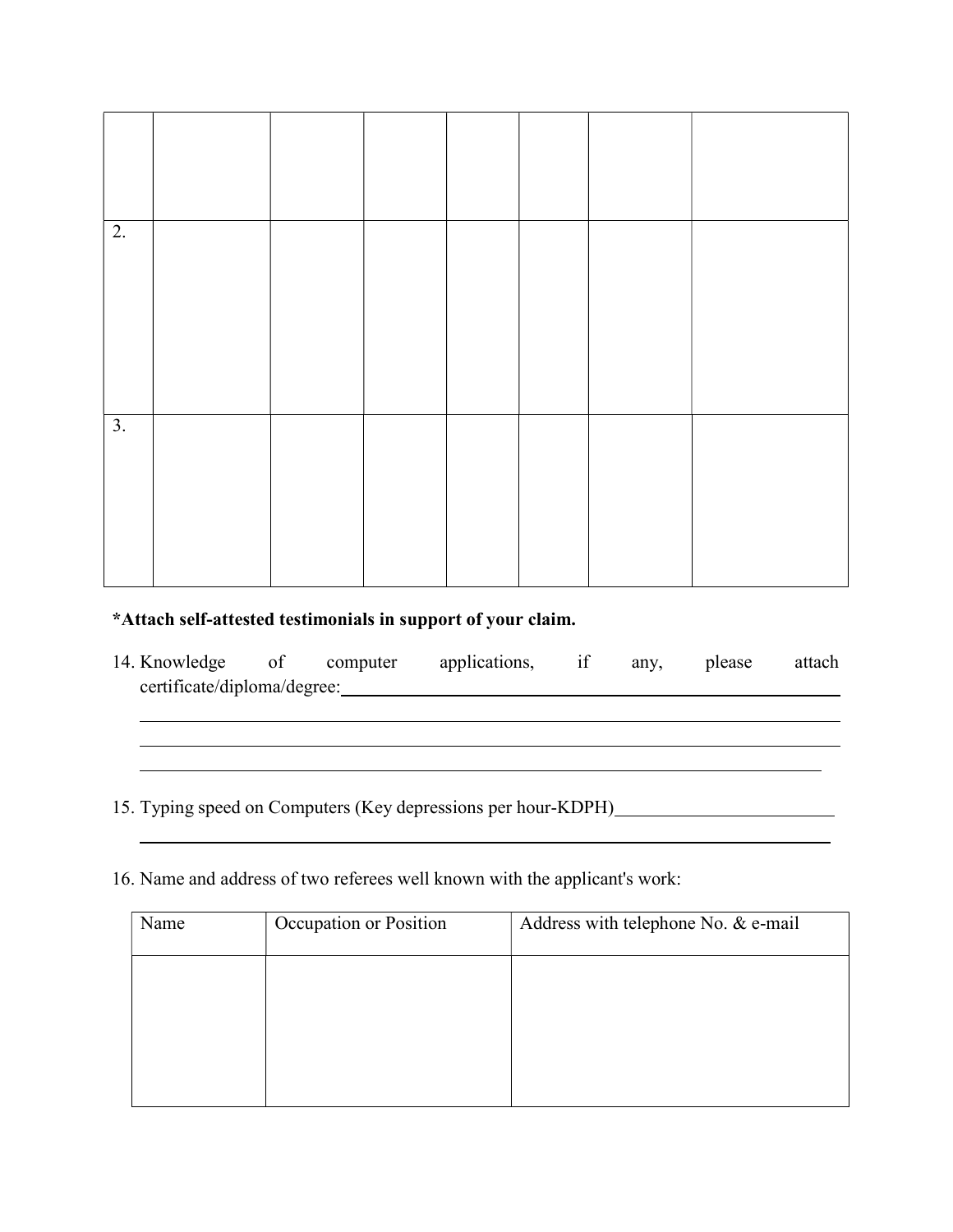#### 17. Declaration\*:-

(i). I hereby declare that the information furnished above is true, complete and correct to the best of my knowledge and belief. I understand that in the event of any of the information provided by me is being found false or incorrect at any stage, my candidature shall be liable for cancellation / termination without notice or any compensation in lieu thereof.

(ii). I hereby certify that I am pursuing …………………………………… Regular Course of Study from................................................................................... University/College/Institution etc.

(iii). I hereby certify that I am not pursuing any Regular Course of Study from any of the University/College/Institution etc.

(iii). I hereby certify that I am doing ………………..…………………. Regular Job in ……………………………………………………….Govt. Sector on permanent/temporary basis.

(iv). I hereby certify that I am not doing any kind of Regular Job in any Govt. Sector either on permanent or temporary basis.

(v). I hereby declare that I will deposit/submit my original documents pertaining to the minimum essential qualification to the Institute, if got selected for the post applied. I understand that the original documents shall be returned to me on successful completion of my tenure in the project and proper relieving from the Institute in accordance with the terms and conditions of the offer of appointment being made upon my selection.

### \* Strike out whichever in Not Applicable.

## NOTE: - Unsigned Application Form shall be rejected summarily.

Place: (Signature)

Date: Name: